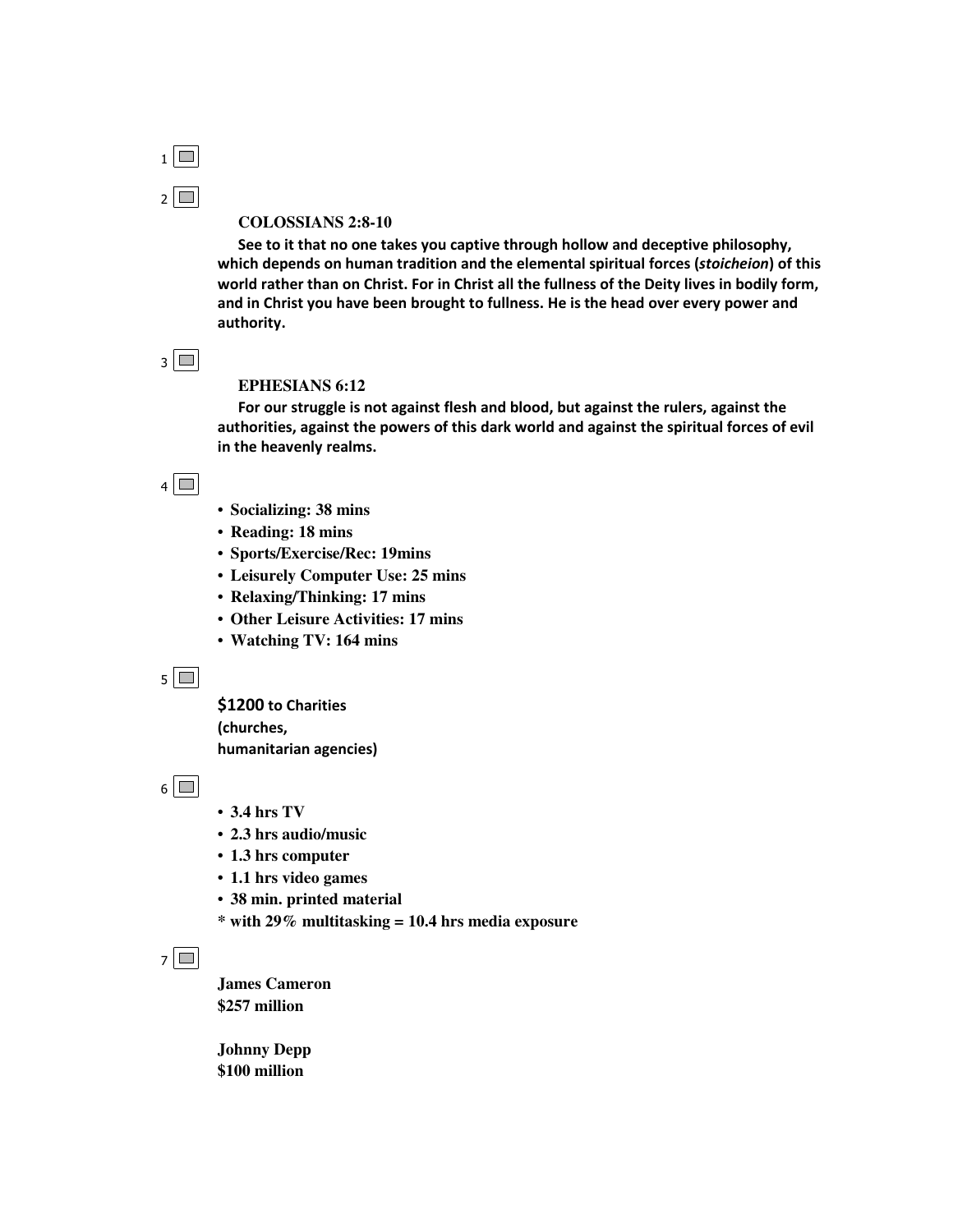**Steven Spielberg \$80 million**  $8$ **LeBron James \$44.5 million Alex Rodriguez \$36 million**  $9$ **Social Workers \$39,000 Elementary Teacher \$50,000**  $10$  $11$   $\blacksquare$ **1. Wake up to the** *Stoicheion*  $12$   $\blacksquare$ **1. Wake up to the** *Stoicheion* **2. Examine The Role of Entertainment In Your Life**  $13$   $\blacksquare$ **1. Wake up to the** *Stoicheion* **2. Examine The Role of Entertainment In Your Life 3. Guard Your Children**  $14$  $15$ **COLOSSIANS 2:8-10** See to it that no one takes you captive through hollow and deceptive philosophy, which depends on human tradition and the elemental spiritual forces (stoicheion) of this world rather than on Christ. For in Christ all the fullness of the Deity lives in bodily form, and in Christ you have been brought to fullness. He is the head over every power and authority.  $16$ **EPHESIANS 6:12** For our struggle is not against flesh and blood, but against the rulers, against the authorities, against the powers of this dark world and against the spiritual forces of evil in the heavenly realms.  $17$ 

• **Socializing: 38 mins**